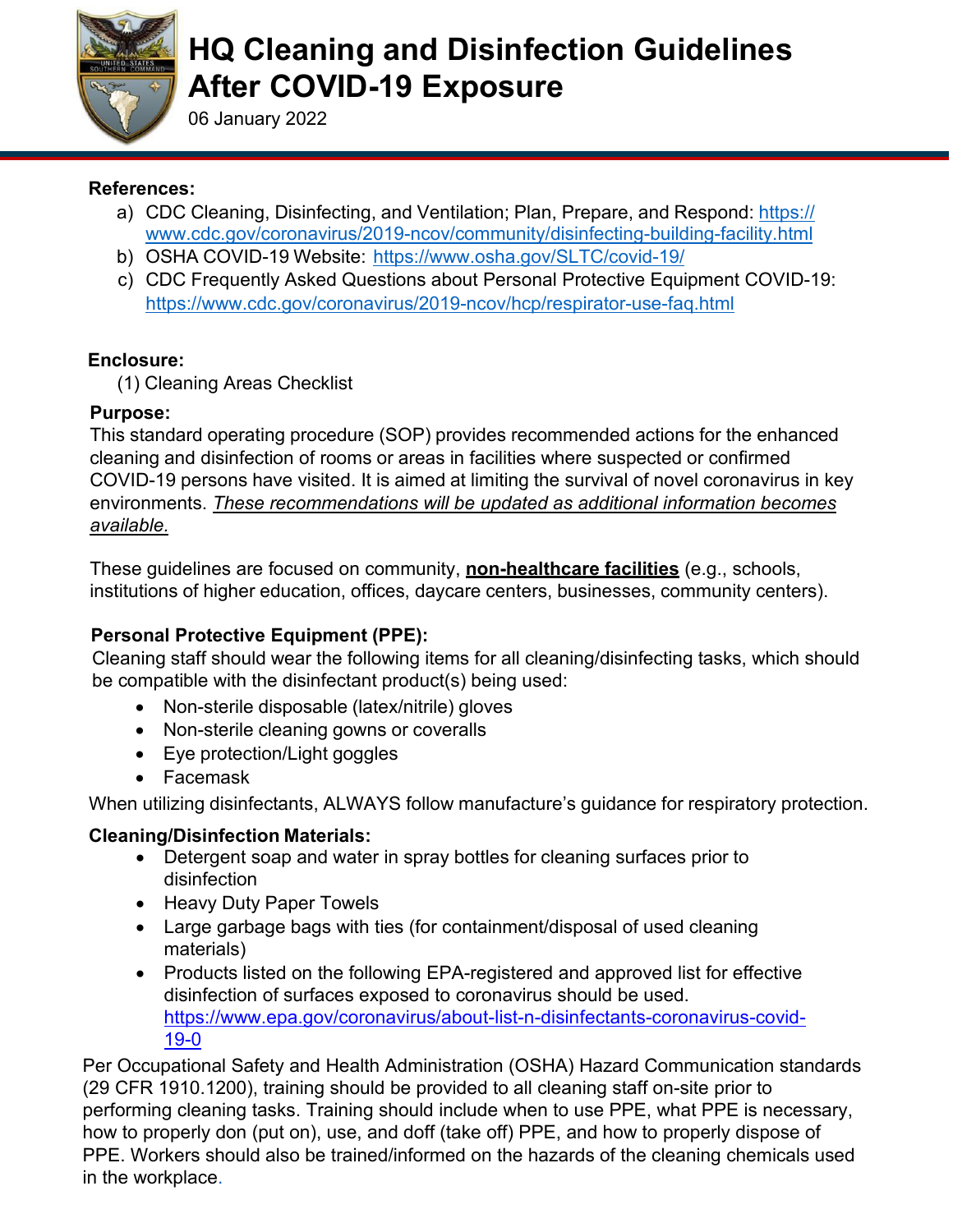### **Procedure per CDC:**

- 1. CLOSE off all areas used by the person who is sick and wait as long as possible (at least several hours) before you clean and disinfect.
- 2. If feasible, open outside doors and windows to increase air circulation in the area.
- 3. Cleaning staff should wear a facemask, and disposable gloves for all tasks in the cleaning process, including handling trash**.** Ensure adequate ventilation.
- 4. CLEAN surfaces occupied by the person who is sick first. If surfaces are dirty, clean using a detergent or soap and water prior to disinfection.
- 5. DISINFECT cleaned surfaces.
	- Use an EPA-approved disinfectant per the label's instructions.
	- Diluted household bleach solutions can be used if appropriate for the surface. Prepare a bleach solution by mixing: 5 tablespoons (1/3rd cup) bleach per gallon of water or 4 teaspoons bleach per quart of water. Never mix household bleach with ammonia or any other cleanser.
	- Check to ensure the product is not past its expiration date.
	- Follow the manufacturer's instructions for all cleaning and disinfection products (e.g., concentration, application method and contact time, etc.). **Many products recommend keeping the surface wet with a disinfectant for a certain period to work. Ensure adequate contact time** for effective disinfection (1-3 minutes, or as directed on the label.)
- 6. For soft (porous) surfaces such as carpeted floor, rugs, and drapes, remove visible contamination if present and clean with appropriate cleaners indicated for use on these surfaces. After cleaning: If the items can be laundered, launder in accordance with the manufacturer's instructions using the warmest appropriate water setting for the items and then dry items completely. Otherwise, use products with the EPA-approved emerging viral pathogens claims that are suitable for porous surfaces. Vacuum as usual.
- 7. Avoid using product application methods that cause splashing or generate aerosols.
- 8. Clean and disinfect all frequently touched surfaces in affected areas (e.g., counters, tabletops, doorknobs, light switches, bathroom fixtures, toilets, phones, keyboards, tablets, remotes, etc.) according to manufacturer's instructions.
- 9. Remove gloves and gowns carefully to avoid contamination of the wearer and the surrounding area. Gloves should be removed after cleaning a room or area occupied by ill persons. New gloves and gowns should be used for each day of cleaning/disinfecting.
- 10. When cleaning is completed, collect soiled materials and PPE in a sturdy, leak-proof (e.g., plastic) bag that is tied shut and not reopened. This waste can go to the regular solid waste stream (e.g., municipal trash) as it is not biohazardous or regulated medical waste.
- 11. Clean goggles with soap and water at the end of each day of cleaning/disinfecting.
- 12. Always wash hands immediately after removing gloves using soap and water.
- 13. Cleaning/disinfecting activities should be supervised and inspected periodically to ensure correct procedures are followed.
- 14. Cleaning staff should immediately report breaches in PPE (e.g., tear in gloves) or any potential exposures to their supervisor
- 15. Per ref (a), if it has been more than 3 days since the person with suspected/confirmed COVID-19 visited or used the facility, no additional cleaning or disinfection (beyond regular cleaning practices) is needed.

#### **Notes:**

- No additional cleaning is needed for supply and return ventilation registers or filtration systems for the building.
- No additional treatment of wastewater is needed before discharging to a sanitary sewer.